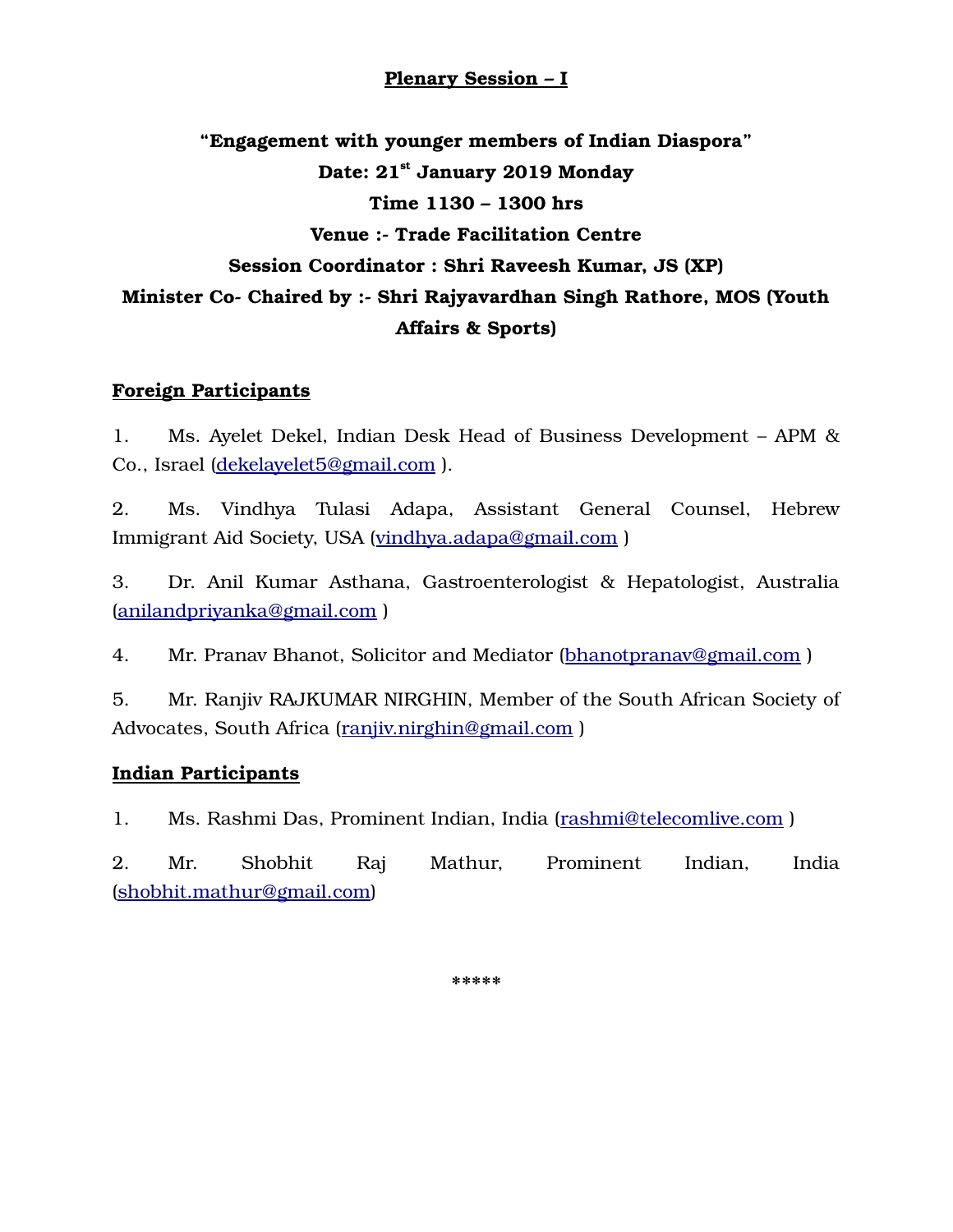## **Plenary Session – II**

# **"Role of India Diaspora in capacity building for affordable solar power" Date 22nd January 2019 Wednesday Time 1500-1630 hrs Venue :- Trade Facilitation Centre Session Coordinator : Shri K. Nagraj Naidu, JS (EW)**

## **Foreign Participants**

1. Prof. Rakesh Agrawal, Winthrop E. Stone Distinguished Professor in the Davidson School of Chemical Engineering at Purdue University, USA [\(agrawalr@purdue.edu](mailto:agrawalr@purdue.edu) )

2. Dr. Sudhagar Pitchaimuthu, Sêr Cymru II-Rising Star Fellow, Lead, Multifunctional Photocatalyst, & Coating" research group, Swansea, University, London, UK [s.pitchaimuthu@swansea.ac.uk](mailto:s.pitchaimuthu@swansea.ac.uk) ).

3. Inderpreet Singh Wadhwa, Chairman & CEO, Azure Power, USA [\(anjana.tiwari@azurepower.com](mailto:anjana.tiwari@azurepower.com) )

4. Prof. Dharendra Yogi Goswami, Director, Clean Energy Research, Center, University of South Florida, USA (goswami@usf.edu)

5. Anand Prakash, Asia Climate Partners ("ACP"), Hong Kong (a.prakash@asiaclimatepartners.com)

6. Sankar Das Gupta, Co-Founder & CEO, Electrovaya, Canada (sdasgupta@electrovaya.com)

7. Raghuveer Ramakrishna Belur, Co-founder, Enphase Energy, USA [\(rbelur@enphaseenergy.com\)](mailto:rbelur@enphaseenergy.com)

8. Prof. Hari Upadhyaya, Head of Advanced Materials Centre, School of Engineering, South Bank University, UK [\(upadhyah@Isbu.ac.uk,](mailto:upadhyah@Isbu.ac.uk) [h.upadhyaya@Isbu.ac.uk](mailto:h.upadhyaya@Isbu.ac.uk))

#### **Indian Participants**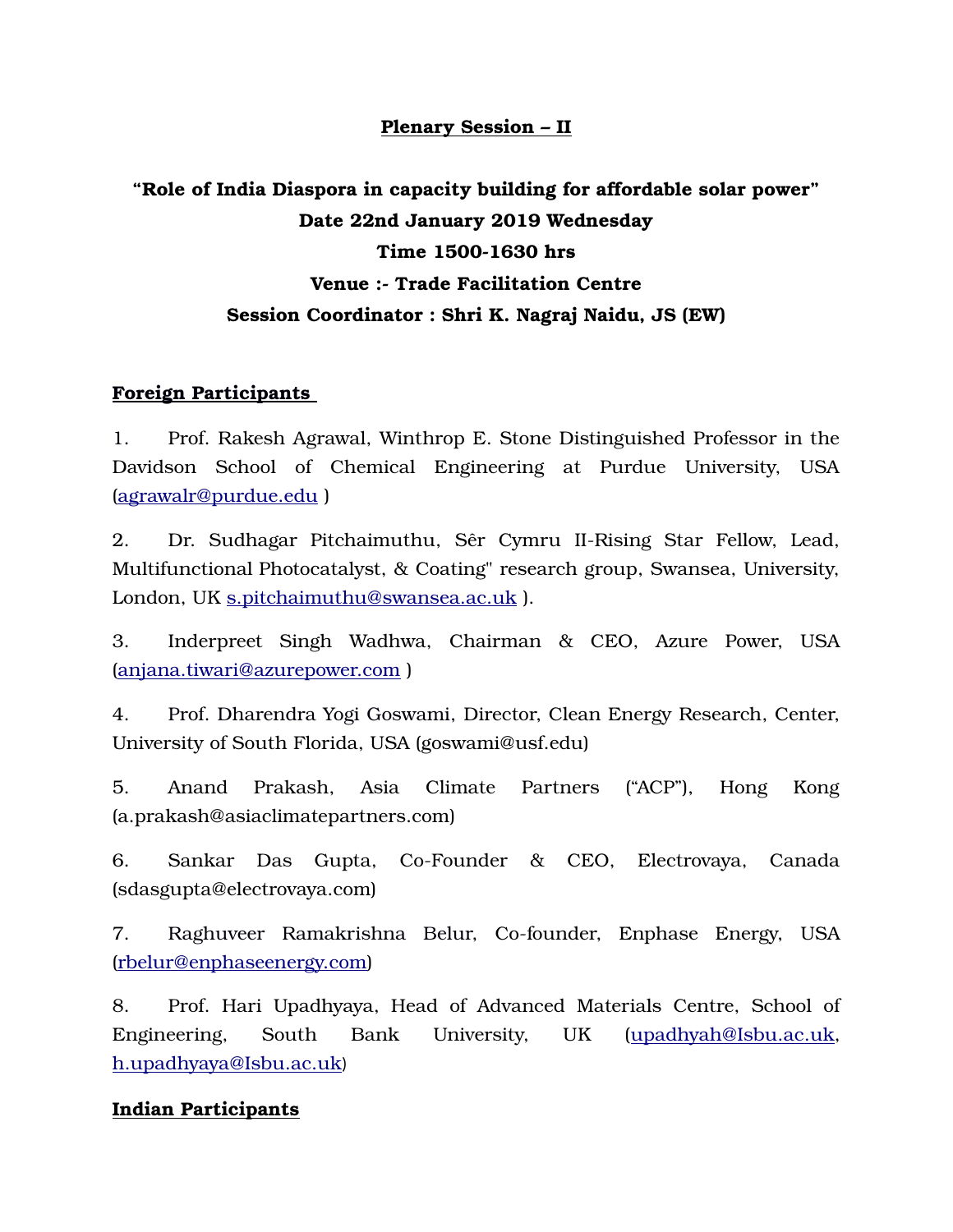1. Vikram Kailas, Vice Chairman and Managing Director , mytrah energy pvt. Ltd, India (vikram.kailas@mytrah.com)

2. Dr. Rahul Walawalkar, Executive Director, Indian Energy Storage Alliance, India (rwalawalkar@ces-ltd.com)

3. Mr. Manoj Upadhyay, Founder, Chairman & MD, ACME Cleantech Solutions Ltd., India (manoj@acme.in)

**\*\*\*\*\***

#### **Plenary Session – III**

**"Giving back to India: Opportunities and Challenges" Date: 22nd January 2019 Tuesday Time 1645 – 1815 hrs Venue :- Trade Facilitation Centre Session Coordinator: Shri Manoj K Bharti, AS (ED) Minister Co- Chaired by:- Smt. Sushma Swaraj, External Affairs Minister**

#### **Foreign Participants**

1. Aftab Patel, CEO, Al Omaniya Financial Services, Oman (aftabpatel@yahoo.com).

2. Jasdev Singh Rai, Chairman, Sikh Human Rights Group, UK (jasdev@shrg.net)

3. Sayanta Basu, CEO, Agrud Advisors, Singapore (sayanta@yahoo.com)

4. Ravindra Devagunam, Prime Minister Office, Malaysia (ravindrandevagunam@gmail.com)

5. Prakash Mehta, Energy and Infrastructure, Australia [\(prakash.mehta@apa.com.au\)](mailto:prakash.mehta@apa.com.au)

6. Jagjeet Singh Rai, Chairman, Sikh Human Rights Group, UK [\(jagjeet.sareen@gmail.com](mailto:jagjeet.sareen@gmail.com))

7. Karen Dipnarine-Saroop, President, PRiyaCOMM, New York, USA [\(karensaroop@gmail.com\)](mailto:karensaroop@gmail.com)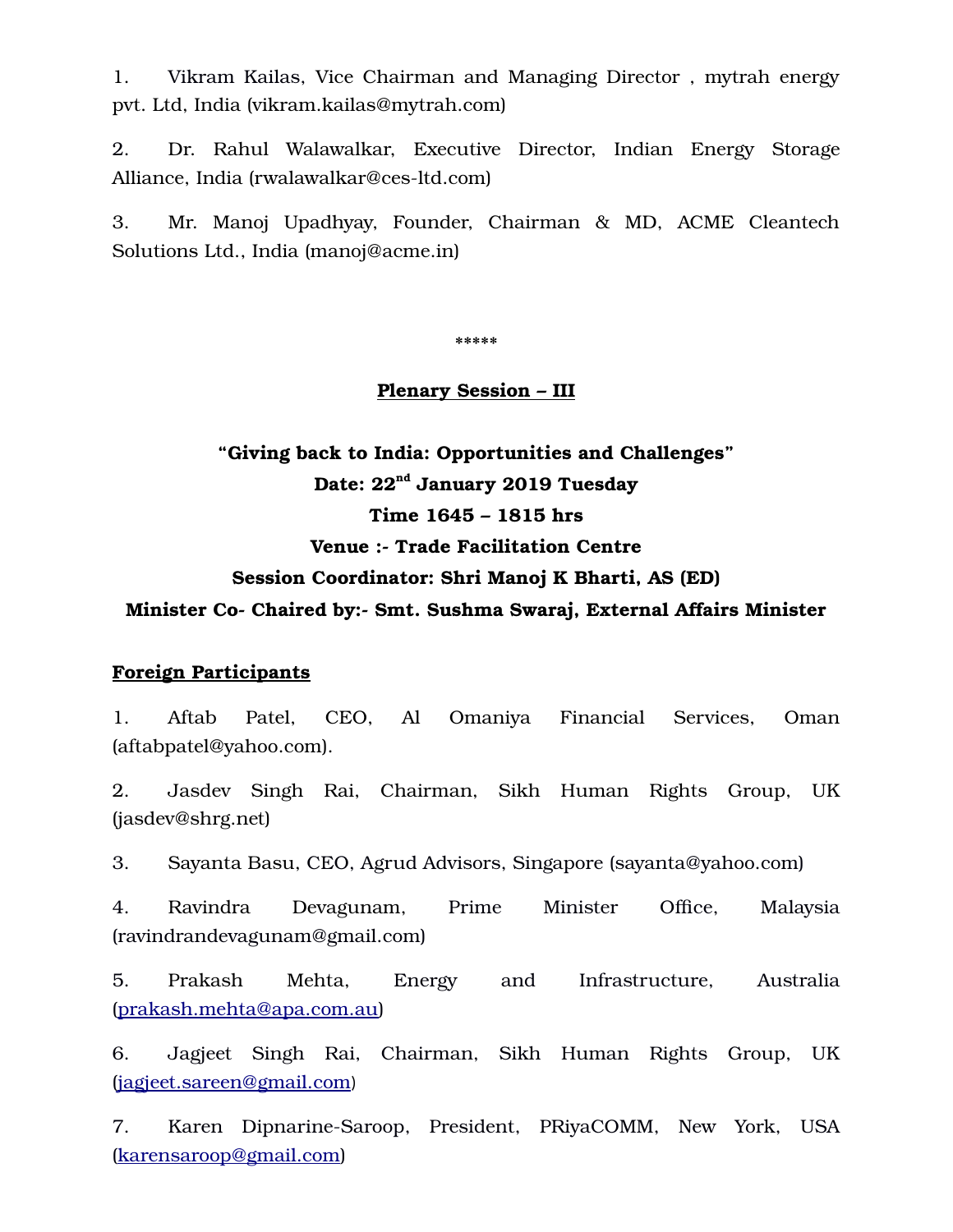## **Indian Participants**

1. Sonam Wangchuk, Leh Ladhakh (Info@hial.co.in)

**\*\*\*\*\***

## **Plenary Session – IV**

# **"Indian Community Organizations working for Indian nationals in distressed situation" Date: 23rd January 2019 Wednesday Time 0900 – 1015 hrs Venue :- Trade Facilitation Centre Session Coordinator :** Shri Amrit Lugun, JS (CPV)

## **Foreign Participants**

1. Mr. Girish Pant, Coordinator, Indian Pupils Forum, United Arab Emirates, UAE (Girishpant@yahoo.com)

2. Dr. Rajiv Jairam, Clinical Director of Infant, Child and Adolescent Health Services; Ex-president, Friends of India, Australia (FOIA) and Co-founder, Health Professional Network (HPN) Australia, Australia (jrajeev21@yahoo.com)

3. Mr. Arul Das Thomas, General Manager for iPoint/Xerox, a Business International Group Company, Bahrain; Member of the Indian Community Relief Fund (ICRF), Bahrain (aruldas.thomas@gmail.com)

4. Mr. Ravendiran Arjunan, Managing Director ATVV Engineering PVt. Ltd.; President, Global Organization of People of Indian Origin, Malaysia (aaravend@gmail.com)

5. Mr. Vinod Nair, Finance Professional & ocio-Cultural/Community Activist; Chief Financial Officer with a State-owned entity (Gulf Drilling International– subsidiary of Qatar Petroleum. Heading Finance & IT Functions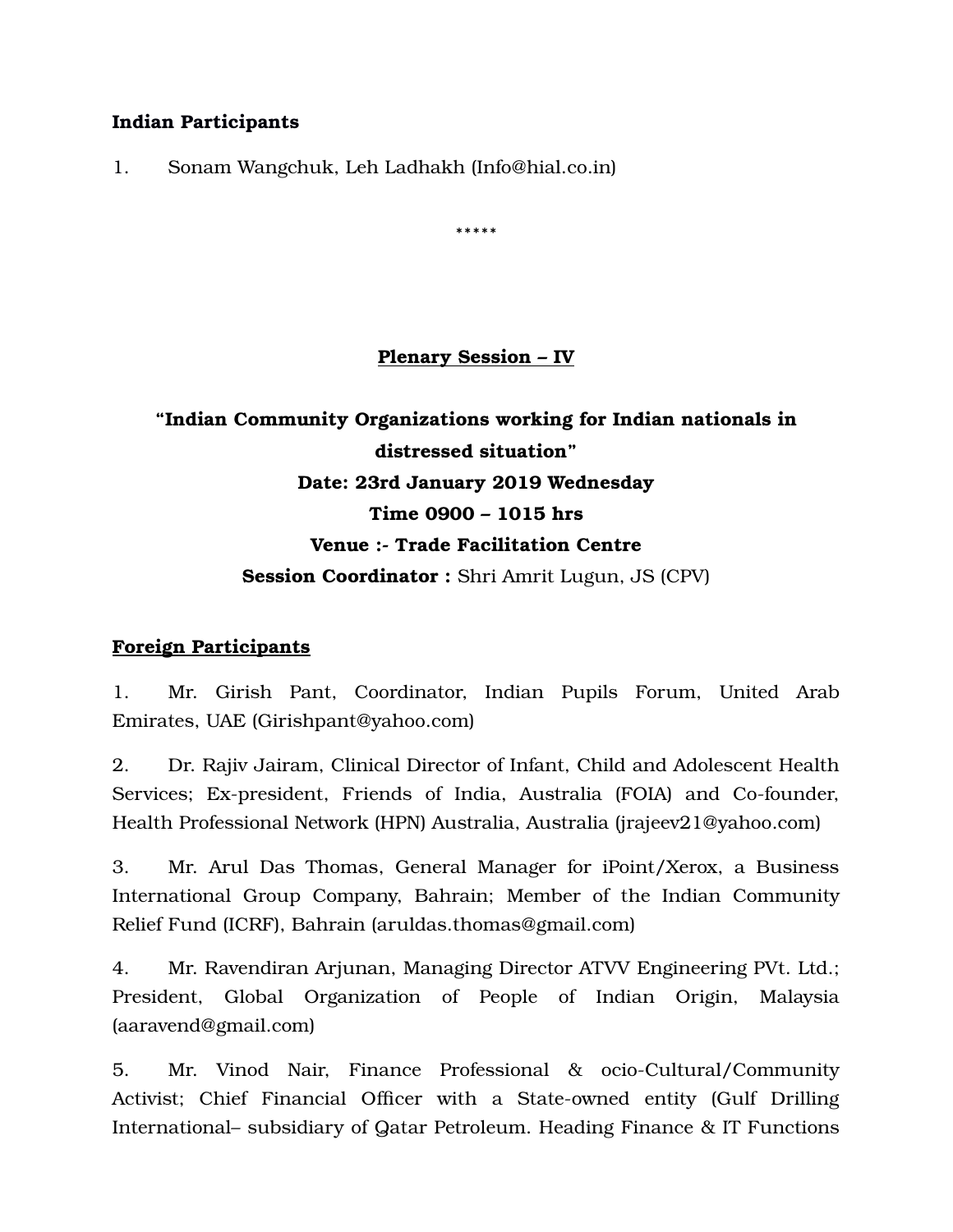of the group, President TRAQ (socio-cultural organization of people in Qatar from Trivandrum, Kerala), Qatar (vinodnair05@gmail.com)

6. Ms. Padmini Atal, Founder Member and Convenor of Indian Social Club Oman- Charity Wing (ISC-CW), Oman (joshipoonam@hotmail.com)

7. Mrs. Poonam Joshi, UK and Europe correspondent for ABP News and ANI (Asian News International), UK(joshipoonam@hotmail.com)

8. Mr. Pramjit Rai Suchdev, Founder and Chairwoman; Community Group Indian Ladies in United Kingdom, New Zealand (jeet@xtra.co.nz)

9. Mr. Achalesh Amar, Sewa International, United States of America, USA (achalesh@gmail.com)

10. Mr. Abdul Gafoor Danish, CEO, IdeaPodd; Managing Director, Drive DEntsu, KSA, UAE, India Forum, Saudi Arabia (danishag@gmail.com)

11. Mr. Sanju Raj THUALASI RAJASEKHARAN, Senior System Administrator, Australian College of Kuwait; President of Seva Darshan Kuwait; Advisor to Samskritha Bharati Kuwait, Advisor to Science International Forum (Vigyan Bharati), Kuwait (sanjuraj29@gmail.com)

**\*\*\*\*\***

## **Plenary Session – V**

**"Role of Indian Diaspora in capacity building for Affordable waste management" Date: 23rd January 2019 Wednesday Time 1030-1145 hrs Venue :- Trade Facilitation Centre Session Coordinator : Shri Manoj K Bharti, AS (ED) Minister Co-chaired by: Suhree Uma Bharati, MDW&S**

#### **Foreign Participants**

1. Ms. Veena Sahajwalla, Scientist Professor Veena Sahajwala is the Director of SMaRT Centre (Sustainable Materials Research & Technology) and Associate Dean( Strategic Industry Relations), faculty of Science, Australia (veena@unsw.edu.au)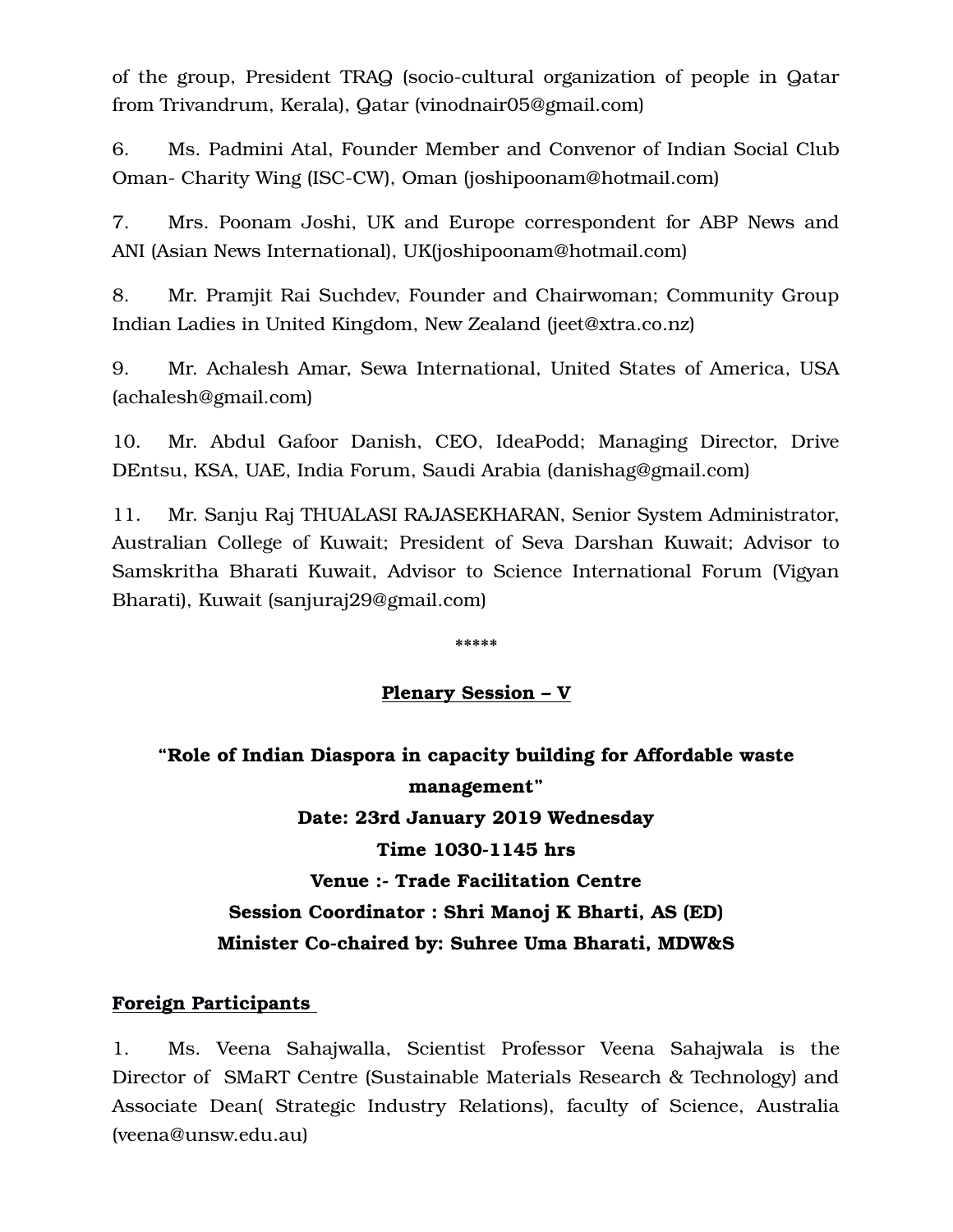2. Mr. Vinod Singh, Vice President and Director Asia, water and cities Division of M/s Jacobs, Australia (Vinod.Singh@Jacobs.com)

3. Dr. Ramkumar Balachandrannair, Founder-CEO of Mycorena AB, a Swedish technology transfer company specialized in waste management and clean-technology process development & currently working as a senior researcher at the University of Gothenburg, Sweden, Germany (rkb.biotech@gmail.com)

4. Mr. Paresh Parekh, Founder, Director of the Sort India Enviro Solutions Limited (SIESL), Belgium (sortindia@gmail.com)

5. Dr. Shrihari Prakash Chandraghatgi, President, and CEO, ECOCycle Corporation Tokyo, Chuo-Ku, Nihonbashi Hamacho, Japan [\(shrihari@ecocycle.co.jp\)](mailto:shrihari@ecocycle.co.jp)

6. Dr. Harbans Lal Chandna, Senior Chief Engineer in the environment department of multinational company BAYERin Leverkusen, Germany (chandna@web.de)

## **Indian Participants**

1. Ms. P Bineesha, Executive Director of International Institute of Waste Management (IIWM), India [\(p.bineesha@iiwm.in\)](mailto:p.bineesha@iiwm.in)

2. Ms Sanchaita Gajapatiraju, Social Worker, SANA FOUNDATION, India (sanchaita@gmail.com)

**\*\*\*\*\***

#### **Plenary Session – VI**

**"Indian Diaspora's role in capacity building of Artificial Intelligence in India"**

**Date: 23rd January 2019 Wednesday**

#### **Time 1200-1315 hrs**

**Venue :- Trade Facilitation Centre**

**Session Coordinator : Shri Upender Singh Rawat, JS(EG&IT)**

**Minister Co-chaired by: Shri Ravi Shankar Prasad, MEITY**

**Foreign Participants**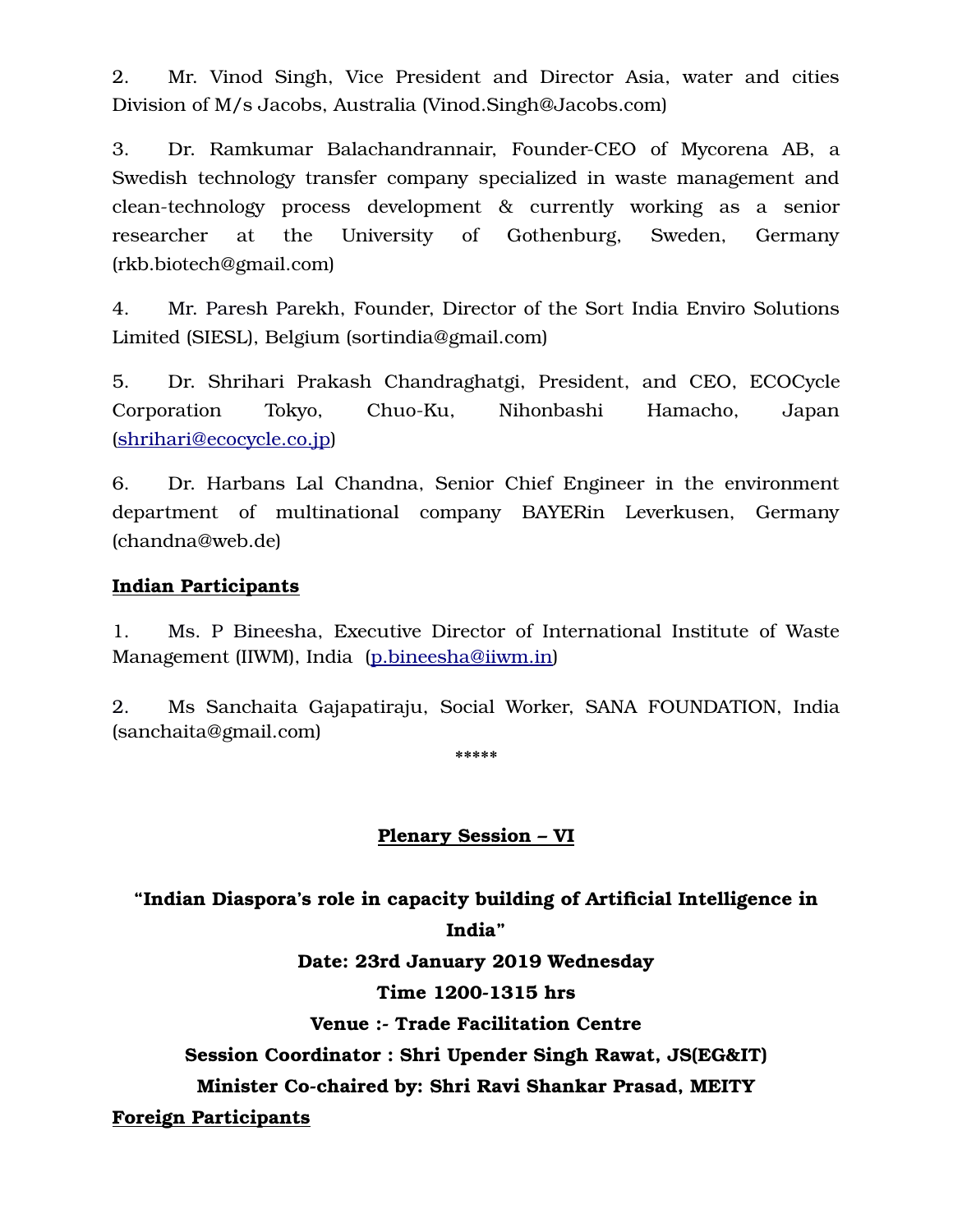1. Prof. Subbarao Kambhampati, Professor, CSE, ASU, President, Assoc. for Advancement of AI, USA (rao@asu.edu)

2. Prof. D. Sakthi Kumar, Deputy Director, Bio Nano Electronics Research Center **,** Professor, Tokyo University, Japan (drsakthi@gmail.com)

3. Mr. Ambekar Onkar Kamalakar, Director, Center of Excellence, Bridgestone, Germany (onkar.ambekar@gmail.com)

4. Mr. Atul Acharya, Innovation Strategy Consultant and Product Executive, USA (Atul.acharya@gmail.com)

## **Indian Participants**

1. Sh. Pushpak Bhattacharyya, Director, IIT Patna, India (director@iitp.ac.in)

2. Mr. Saurabh Chandra, Co-founder, ATi Motors, India [\(saurabh@atimotors.com\)](mailto:saurabh@atimotors.com)

3. Mr. Arvind Gupta, CEO, MyGov, India [\(arvind@ispirt.in](mailto:arvind@ispirt.in))

\*\*\*\*\*

## **Plenary Session –VII**

## **"Developing cyber capacity of India" Date: 23rd January 2019 Tuesday Time 1500 – 1615 hrs**

## **Venue:- Trade Facilitation Centre**

## **Session Coordinator: Shri Upender Singh Rawat, JS (EG&IT)**

# **Minister Co- Chaired by:- Shri Ravi Shankar Prasad, MEITY & Law &**

#### **Justice**

#### **Foreign Participants**

1. Shri Sudhir Kaul, K7 Computing, Singapore (sudhir.kaul@k7computing.com)

2. Dr. Vivek Lal, Chief Executive, General Atomics, USA (viveklall@gmail.com)

3. Shri Kunal Vilas Pradhan, TCS, London, UK (kunal.pradhan@tcs.com)